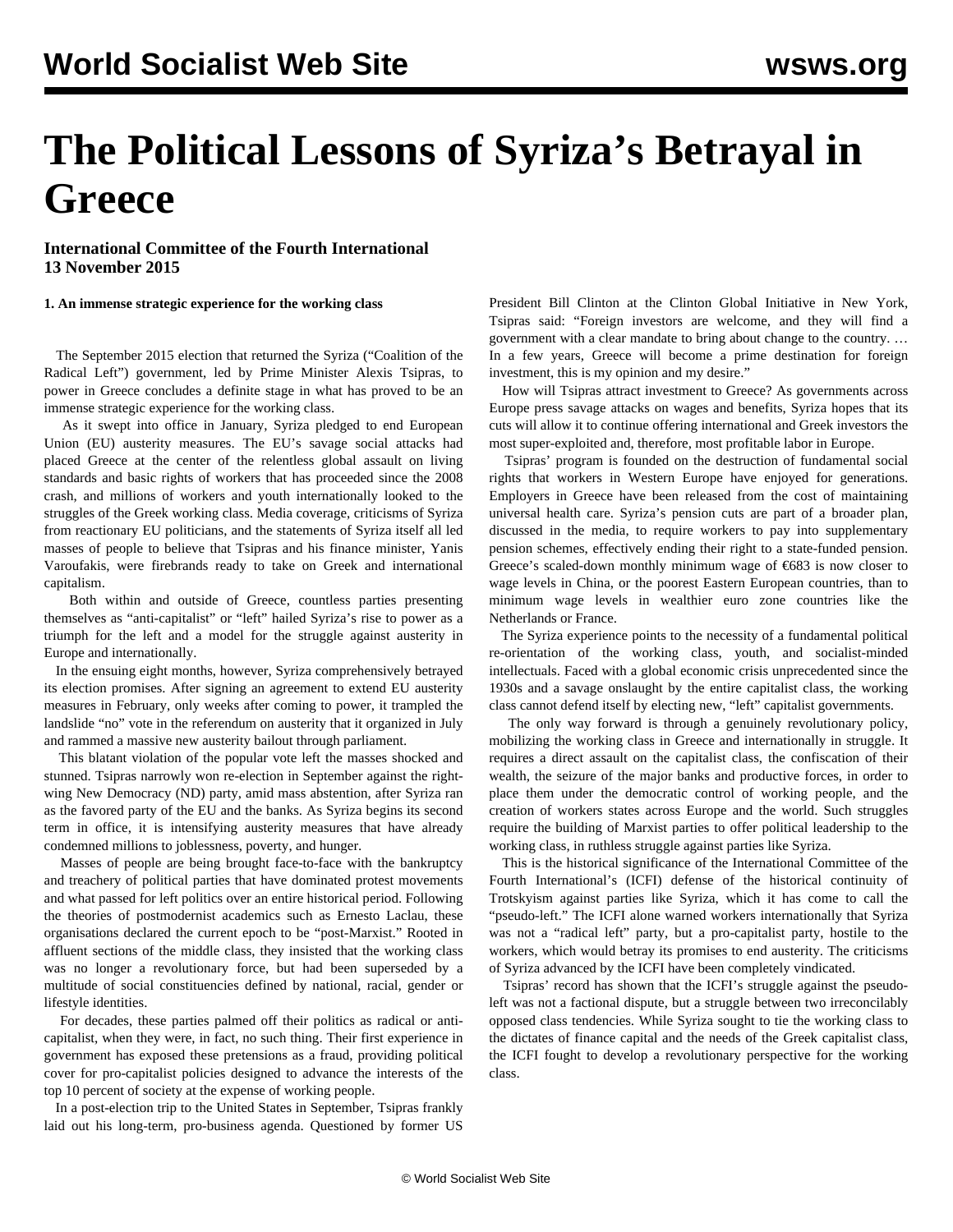#### **2. Cover-ups and rationalizations for Syriza's betrayal**

 The first step in the continuing struggle against austerity is to reject the apologies for Tsipras' record advanced by Syriza and its allies. The same forces that, eight months ago, promoted Syriza's election as the way forward in the struggle against austerity, are now strenuously covering up the significance of these events.

 Some still hail Syriza, despite its actions, as a "radical left" party. The Left Party in Germany congratulated Syriza on its re-election, declaring that the Greek electorate had decided, "in a crisis, a left-wing government is better than a return to the corrupt old parties."

 Others advance the demoralized view that Syriza's capitulation to the EU was the only possible response to the Greek crisis and, therefore, in no way constituted a betrayal. This is the approach of Stathis Kouvelakis, a philosophy professor at King's College in London and a leading member of Syriza's Left Platform faction (now of the Popular Unity party). At a meeting of the Socialist Workers Party (SWP) in Britain, he declared:

 I think the word 'betrayal' is inappropriate if we are to understand what is happening. Of course, objectively we can say that there has been a betrayal of the popular mandate, that people very legitimately feel they have been betrayed.

 However, the notion of betrayal usually means that at some moment you make a conscious decision of reneging on your own commitments. What I think actually happened was that Tsipras honestly believed that he could get a positive outcome by putting forward an approach centered on negotiations and displaying good will, and this is also why he constantly said he had no alternative plan.

 What a miserable cover-up for Syriza! Kouvelakis substitutes cheap psychological speculation for a class analysis. He asks his listener to believe that, despite EU leaders' repeated statements that they would tolerate no let-up in austerity, Tsipras truly believed that he could persuade them to end their austerity demands by announcing that he had no strategy but to accept whatever deal the EU gave him.

 This explanation explains nothing. Firstly, Tsipras had spent over two decades in politics when he took power, and was, at that point, in close contact with heads of state and leading financiers internationally; it is not credible to claim that he was the political innocent portrayed by Kouvelakis. However, even if one were to grant that Tsipras was the most naive man imaginable, Kouvelakis' defense of Syriza does not explain why, once the EU predictably insisted on austerity, Tsipras did not develop an alternative to total capitulation.

 The class considerations dictating Tsipras' decisions are not difficult to comprehend. He acted to preserve the interests of the top 10 percent of Greeks in maintaining the euro currency, the banks, and Greece's alliance with the EU and NATO. Any attempt to mobilize the mass opposition that existed to austerity through strikes or protests would have cut across the pro-capitalist agenda that he has plainly spelled out in the aftermath of the September elections.

 Above all, Tsipras' intentions as he took office in January are, in the final analysis, irrelevant. His main decisions—signing an EU austerity protocol in February, trampling the "no" vote in the July referendum and instead signing a new austerity bailout, and finally tabling an austerity budget in October—demonstrated an unwavering determination to impose the EU's austerity diktat. These actions constituted a blatant betrayal of Syriza's election promises to end austerity.

Kouvelakis' clumsy attempt to whitewash Tsipras' record is

indissolubly bound up with his broader concern: blocking the emergence of an alternative on the left to Syriza.

 At the same SWP meeting, Kouvelakis said, "I want to add a more general reflection about what is the meaning of being vindicated or defeated in a political struggle. I think what, for a Marxist, is necessary is a kind of historicized understanding of these terms. You can say, on the one hand, that what you've been saying is vindicated because it's proved true. It's the usual I-told-you-so strategy. But, if you're unable to give a concrete power to that position, politically you are defeated."

 Kouvelakis' message is utterly cynical. To opponents of Syriza from the left, he says, in effect: "Despite your criticisms of Syriza, you were unable to prevent us from implementing our betrayal. We, who held state power, carried out reactionary policies. But you, who criticized us, can do nothing more than say: 'I told you so.'"

 But the experience of Syriza's betrayal will have political consequences, even if apologists for Syriza, such as Kouvelakis, try to deny it. The working class has received a painful and unforgettable lesson in the class character of the pseudo-left.

 The International Committee of the Fourth International does not hesitate to state that it understood the political situation and told the workers the truth. This is how a revolutionary proletarian tendency establishes its authority in the working class and prepares to lead it in a socialist revolution. It is through this process, and no other, that the working class will "concretely" settle accounts with Syriza and other reactionary governments around the world.

# **3. How the International Committee warned the working class about Syriza**

 The ICFI's internet publication, the *World Socialist Web Site*, intensively covered the Greek debt crisis that erupted in 2009, after the election of George Papandreou of Greece's social-democratic Pasok party. From the beginning, it warned workers not to place any confidence in Syriza, the Greek Communist Party (KKE), Antarsya, and similar groupings oriented to Pasok and Greece's Pasok-dominated union bureaucracy.

 In May 2010, at the time of Pasok's adoption of the first Greek austerity package, the WSWS warned: "An independent political strategy of the working class runs into immediate conflict with the trade unions and the middle class organizations that work to demobilize opposition. In Greece, the trade unions and their allies, including the Greek Communist Party and Syriza, are determined to maintain their alliance with Papandreou and their role in the political establishment. … By promoting a perspective of influencing Papandreou's social-democratic Pasok party, these layers—like their counterparts elsewhere—consciously seek to subordinate workers to the state, to nationalist politics, and to the banks' austerity program."

 Pasok then led the most devastating social offensive against the working class in Europe since World War II—first under Papandreou, then within a "technocratic" government imposed by the EU, which included ND and the far-right Laos party. Living standards plunged, impoverishing millions. This shattered Pasok, which, together with ND, had been Greece's main party of government since the collapse of the CIA-backed junta of the colonels in 1974.

 As Pasok collapsed in the May 2012 election campaign, and Syriza ran second behind ND, the WSWS warned of Syriza's reactionary program: "The 'Growth Pact' currently being discussed in the EU, and on which Tsipras is clearly setting his hopes, consists of providing additional funds for ailing banks and 'structural reforms' to improve competitiveness, i.e., flexible working conditions and lower wages. Cuts in public spending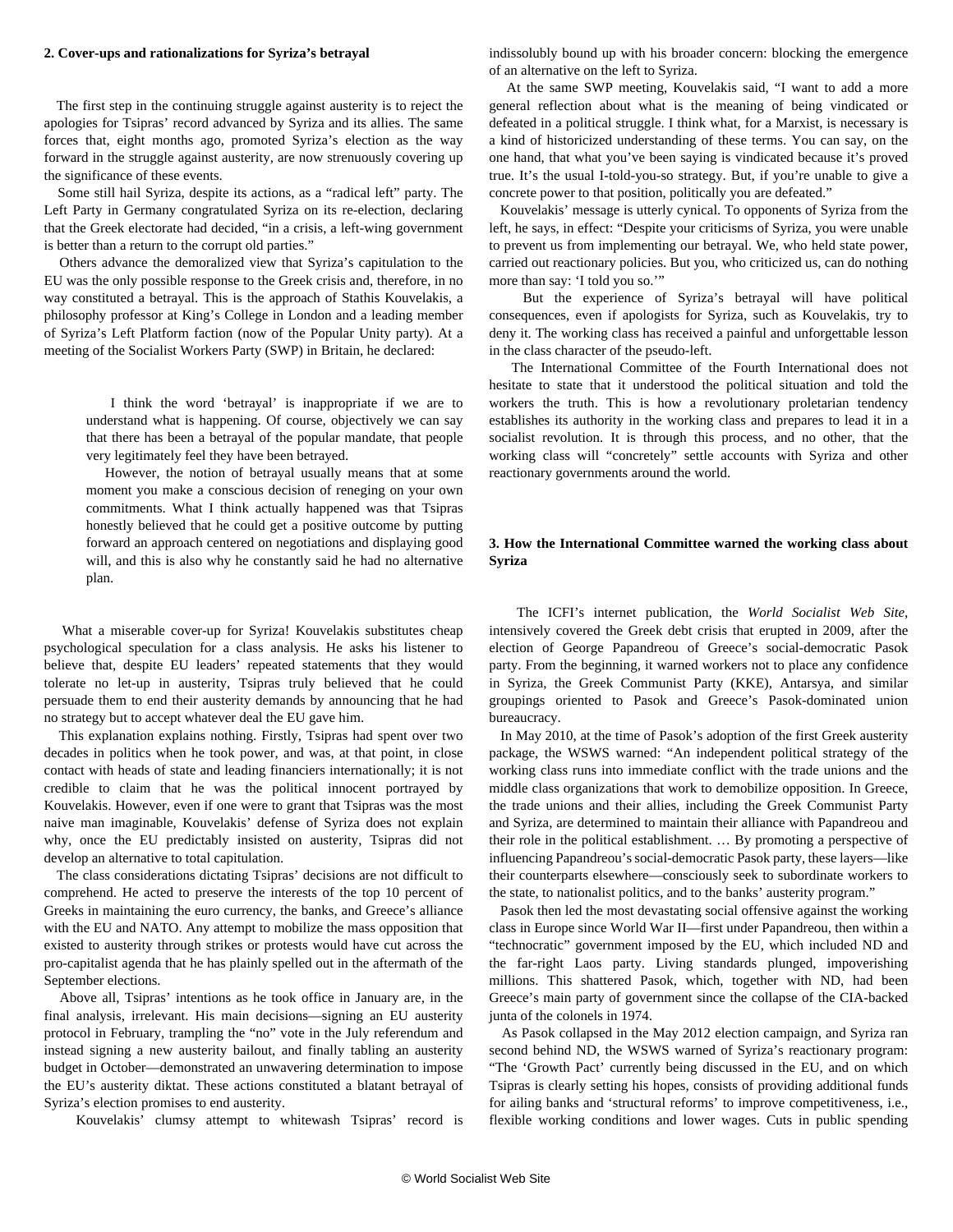would continue unabated. Should Syriza actually win the Greek election, it would play an important role in the enforcement of such attacks."

 After ND won the 2012 elections, the major imperialist governments began grooming Tsipras, who toured the key European capitals and then, in 2013, Washington, DC and New York. Analyzing the promotion of Syriza by the imperialist powers, the media and the pseudo-left parties, the WSWS concluded: "In the coming class struggles, Syriza will confront the workers as an enemy. Its aim, whether in or out of power, is to contain popular opposition to austerity policies and maintain the political domination of finance capital over the working class."

 When Syriza came to power in January 2015, after a year of mounting strikes and protests against ND's austerity measures, the WSWS commented: "For working people, a Syriza government would not represent a way out of the crisis; on the contrary, it would represent an enormous danger. Despite its left-wing façade, Syriza is a bourgeois party that rests on affluent layers of the middle class. Its policies are determined by union bureaucrats, academics, professionals and parliamentary functionaries, who seek to defend their privileges by preserving the social order. While its leader, Alexis Tsipras, promises the voters a (very small) lessening of the terrible austerity in Greece, he never tires of promising the representatives of the banks and governments abroad that they have 'nothing to fear' from a Syriza government."

 These warnings were vindicated by Syriza's record in government. From the beginning, it feared and opposed the aspirations of millions of people who had voted it into office. Instead of appealing for international protests and other forms of mass opposition to EU austerity, Syriza sought to wage a charm offensive aimed at the European ruling classes. Its perspective was to obtain a marginal loosening of austerity policies from the EU, via limited debt relief and other concessions secured by appealing to the generosity of European bankers.

 Tsipras' first finance minister, Yanis Varoufakis, later told the *Observer* that he went into the initial EU negotiations proposing "standard Thatcherite or Reaganesque" economic policies, which he had coauthored with a "Board of International Advisors" that included the Thatcherite Lord Norman Lamont, chancellor of the exchequer in the British Conservative government of John Major, as well as former US Treasury Secretary Lawrence Summers.

 Syriza officials abased themselves before the EU, encouraging Berlin, the banks, and the other EU powers to escalate their demands and threats against Greece. On a February 11 visit to Berlin, Varoufakis declared that German Chancellor "Angela Merkel is by far the most astute politician in Europe. There is no doubt about it. And Wolfgang Schäuble, her Finance Minister, is perhaps the only European politician with intellectual substance."

 Syriza took not a single measure to defend the working class against the predations of the Greek bourgeoisie, whose interests were the primary consideration in its negotiations with Greece's creditors. It allowed Greece's financial elite unrestricted ability to loot the economy, sending tens of billions of euros out of the country in the months following Syriza's election. No attempt was made to impose controls stemming capital flight, much less any move to nationalize the banks or to infringe on the wealth, power and privilege of the Greek ruling class.

 Once Syriza felt confident that popular enthusiasm and expectations of change had been dampened, and the political situation stabilized, it promptly caved in to the EU. On February 20, it agreed to extend the austerity Memorandum and to propose a package of new austerity measures, ditching the very limited reforms promised in its Thessaloniki Program, the basis of its election campaign. Four days later, it pledged to cut spending on health care, education, mass transit, local government, and other essential social services. After this, whatever political maneuvers Tsipras used to impose these cuts, there could be no question about Syriza's reactionary class character.

 Over the spring, as the EU refused to make even cosmetic concessions, Tsipras sought ever more desperately to find a way of justifying to the Greek people the cuts he had accepted.

 On April 30, when Tsipras first floated the idea of holding a referendum on EU austerity, the WSWS warned: "To reach an agreement with the EU, Syriza is preparing to enforce deep social cuts that blatantly violate Syriza's campaign promises to end EU austerity. Tsipras indicated that Syriza would therefore consider organizing a referendum to try to obtain a veneer of democratic legitimacy for policies dictated by the EU that have been overwhelmingly rejected by the Greek people."

 Ultimately, in June, Tsipras announced a referendum on EU austerity, scheduled for July 5, and called for a "no" vote. Even Syriza's supporters now admit that this was a cynical political fraud, as the WSWS had warned. Tsipras planned to lose the referendum and use the resulting "yes" vote as a pretext to resign, paving the way for a right-wing party to take power and impose the cuts.

 One supporter and admirer of Syriza, the long-time Pabloite Tariq Ali, wrote in the *London Review of Books*: "It's no longer a secret here that Tsipras and his inner circle were expecting a 'Yes' or a very narrow 'No.' … Why did Tsipras hold a referendum at all? 'He's so hard and ideological,' Merkel complained to her advisers. If only. It was a calculated risk. He thought the 'Yes' camp would win, and planned to resign and let EU stooges run the government."

 This assessment only further confirms earlier accounts of the cynical calculations underlying the referendum maneuver. Varoufakis, Syriza's former finance minister, told the *Guardian* in the wake of the referendum and Syriza's capitulation: "I had assumed, and I believe so had the prime minister, that our support and the no vote would fade exponentially."

 A profile of Varoufakis published in the *New Yorker* magazine describes the former finance minister on the eve of the referendum as having "the peace of mind of someone who was certain of an election result and already savoring the satisfactions to follow. His government, the left-wing Syriza party, would lose. The people would vote 'yes'—that is, in favor of making more concessions than Varoufakis and Alexis Tsipras... had said that they could stomach. Varoufakis would resign as a minister, and would never again have to endure all-day meetings in Brussels and Luxembourg …"

 The only possible outcome of Tsipras' referendum gambit and the subsequent defeat, Varoufakis told the *Guardian*, was "the further strengthening of Golden Dawn," a Greek fascist party.

 Nonetheless, Syriza's allies hailed the referendum as a decisive step, even a flowering of bourgeois democracy. The International Socialist Organization in the US published a statement from the Red Network, part of Syriza's Left Platform. It claimed that Tsipras' "decision to reject the ultimatum of the lenders, to refuse to sign a new Memorandum imposing hyper-austerity, and to ask for an expression of the will of the people by referendum on July 5 is a decision that transforms Greek politics."

 "SYRIZA," it memorably declared, "cannot be easily transformed into a party of austerity."

 For its part, the WSWS warned: "Were Tsipras to concisely explain to working people the content of his referendum, he could say: heads the EU wins, tails you lose. Coming only months after Syriza won an election pledging to end five years of austerity, the referendum has been called to give political cover for a surrender to the EU. Had Syriza intended to fight, it would have had no need to call a referendum on EU austerity already rejected by the Greek people."

 Tsipras' referendum scheme backfired, however, as the Greek people delivered a landslide 61 percent "no" to EU austerity, in a vote sharply polarized along class lines. They defied a barrage of threats from the EU and the Greek media that the EU would react to a "no" vote by expelling Greece from the euro zone, setting off an unprecedented financial crisis. The clear implication of the vote was that the Greek working class was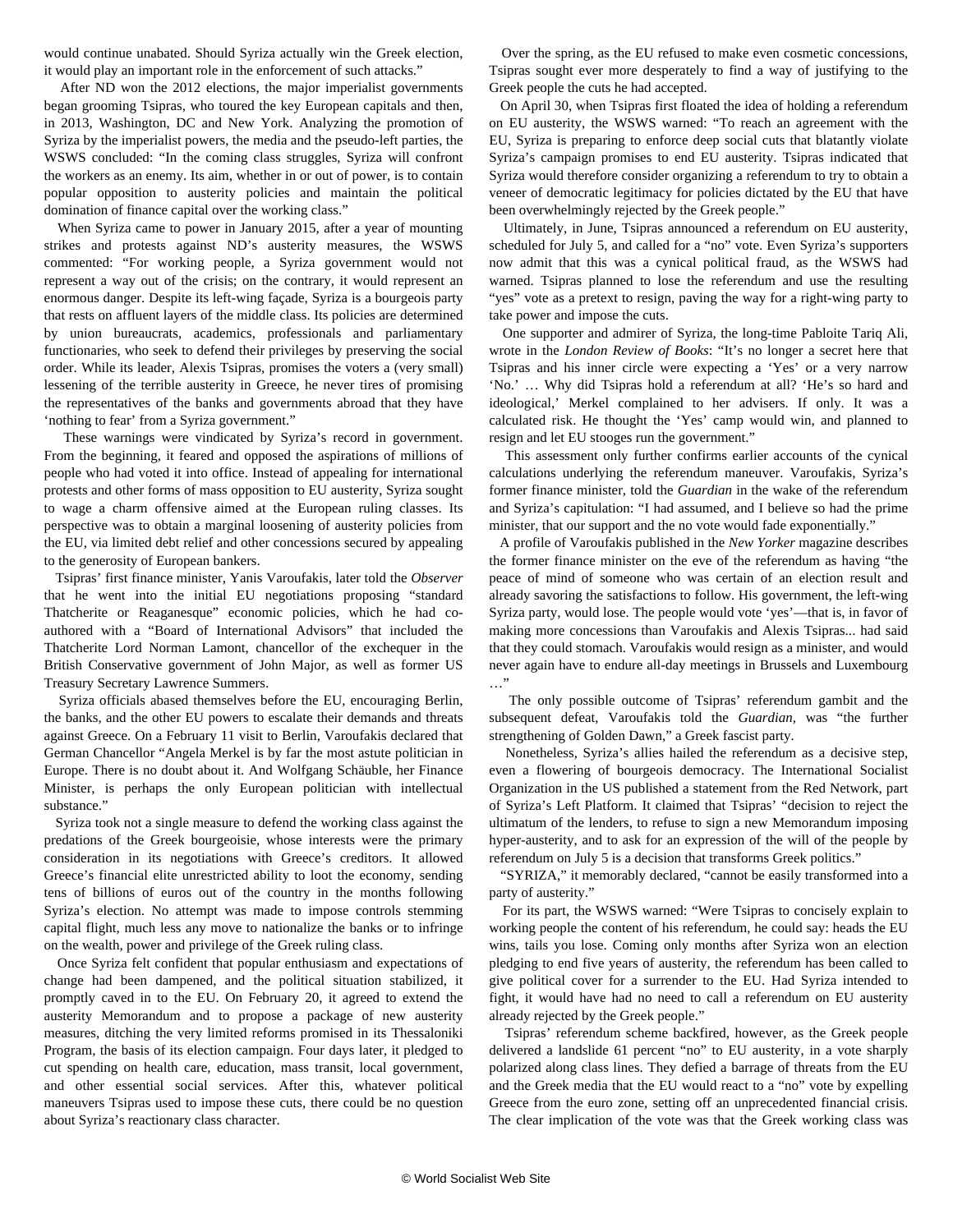prepared for a confrontation with capitalism.

 Syriza was dismayed and terrified by the victory of the "no" vote, for which it had called in order to deceive the masses. "Taken by surprise," Ali writes in the *London Review of Books*, "they panicked. An emergency cabinet meeting showed them in full retreat. They refused to get rid of the ECB [European Central Bank] placeman in charge of the Greek State Bank and rejected the idea of nationalizing the banks. Instead of embracing the referendum results, Tsipras capitulated."

 After a couple of frenzied weeks of talks with EU heads of state, Tsipras accepted a  $\epsilon$ 13 billion (US\$14.34 billion) austerity package, the single deepest package of cuts ever dictated by the EU.

 The WSWS warnings about the character of the referendum were confirmed by what followed. The "no" vote made clear the fighting mood in the working class and the illegitimacy of Syriza's policies, but it did nothing to mobilize the working class in mass struggle. The referendum had left the political initiative in the hands of Tsipras—that is, with the forces of austerity.

 The working class and the vast majority of Greeks who voted "no" in the July referendum were totally disenfranchised in the ensuing September 2015 elections. Both major candidates, Tsipras and ND's Maimarakis, ran openly pro-austerity campaigns. Amid mass abstention, Tsipras won reelection by default, due to the lack of any electoral alternative to austerity, as the undeserving beneficiary of deep-going popular hostility to ND.

 Since his re-election, Tsipras has led Syriza in a wild assault on the social rights of the Greek working class, coordinated with the EU. His austerity budget included a 20 percent cut in minimum pension levels, and Syriza is leading attempts to cut state protection from eviction for homeowners in arrears on their mortgage payments, setting the stage for possible mass evictions of hundreds of thousands of families. These barbaric attacks are confirmation, if any more were needed, that the working class can only defend itself in determined struggle against Syriza.

## **4. The origins and evolution of Syriza**

 The betrayal carried out by Syriza did not fall from the sky. Though Syriza marketed itself as a "Radical Left" party, the policy it carried out flowed inexorably from its history: it was, from its inception, a bourgeois party hostile to the working class and to Marxism.

 Syriza emerged in 2004, as various petty-bourgeois parties coalesced around the Synaspismos (Coalition, or SYN) organization. At the time, Tsipras was a young leader of SYN, which was, along with the KKE, the main remnant from the collapse of Greek Stalinism. The groups it attracted, such as the DEA (Internationalist Workers Left, an anti-Trotskyist party that denounced the USSR as a "state capitalist" society) emerged from the student movement that had developed after the collapse of the colonels' junta in 1974.

 This student movement developed under conditions where capitalism had been discredited in wide layers of the Greek population by the crimes of fascism, the Greek Civil War and successive Greek military dictatorships. Students readily joined protests or backed strikes called by Pasok-controlled unions, which provided them with publicity and a certain political influence. This did not signify, however, that these students supported the perspective of proletarian revolution.

 Rather, they evolved in line with a broad international shift to the right in the petty-bourgeois intelligentsia after 1968. That year, the Soviet army suppressed the Prague Spring uprising, and the French Communist Party blocked the seizure of power by the working class after the French general strike of May–June 1968. Stalinist parties were being exposed as defenders of the established order, amid a broad radicalization of the

working class and the youth. No longer could they play the role they had played earlier, in line with the counterrevolutionary foreign policy of the Soviet bureaucracy, to control social protest and block revolutionary struggles in the working class.

 The middle class layers represented in the student movement did not, however, react to the exposure of Stalinism by trying to build genuine revolutionary parties in the working class. Rather, they used left or socialistic phraseology to justify repudiating the working class as a revolutionary force and rejecting the struggle to build revolutionary parties like the Bolshevik Party, which, under the leadership of Lenin and Trotsky, had overthrown capitalism in Russia in 1917.

 As noted by Panagiotis Sotiris—a leader of Antarsya, one of Syriza's main rivals in Greek petty-bourgeois politics—they sought, instead, to build in the middle class. At that time, he told *Jacobin* magazine, "we were thinking exactly that unitary experiments such as the left regroupments within the universities had a more strategic character. They could help this kind of recomposing of the radical left, as opposed to traditional forms of organization building or party building."

 The theoretical and political underpinnings of this form of pettybourgeois politics were provided by postmodernist and "post-Marxist" intellectuals, such as Ernesto Laclau, an Argentine professor, who trained many current leaders of Syriza at Essex University in Britain. His widelyread 1985 book *Hegemony and Socialist Strategy*, co-written with Belgian academic Chantal Mouffe, mounted an all-out attack on the working class and Marxism.

 Laclau and Mouffe called upon their readers "to discard the idea of a perfectly unified and homogenous agent, such as the 'working class' of classical discourse." Rejecting the existence of the working class and of the objective socioeconomic basis for socialism or socialist revolution, they wrote: "The search for the 'true' working class and its limits is a false problem and as such lacks any theoretical or political relevance. Evidently, this implies ... that fundamental interests in socialism cannot be logically deduced from determinate positions in the economic process."

 As time went on, Laclau developed his rejection of the revolutionary role of the working class into an ever more explicitly irrational hostility to any attempt to comprehend capitalist society.

 Denouncing the "imperialism of 'reason'" in a 1991 essay entitled "God only knows," Laclau wrote: "Let us just consider the debate about whether the working class is still the main historical subject or if the latter's role has passed to the new social movements. I would argue that this way of formulating the problem is still imprisoned by the old approach which it attempts to supersede, because it maintains the idea that there has to be a *single* privileged agent of historical change, defined by a historical and social totality that can be rationally grasped. But it is precisely this last assumption which has to be questioned."

 Such were the wildly irrationalist conceptions that prevailed in the middle classes as SYN was being formed in February 1989, amid the crisis and collapse of Andreas Papandreou's Pasok government. SYN was an electoral coalition between the KKE and the Greek Left Party. The latter was dominated by the "Eurocommunists," a Stalinist tendency that had split from the KKE, but it also included bourgeois politicians like former Pasok member Nikos Konstantopoulos.

 The Eurocommunists' critique of Stalinism had nothing in common with the Marxist opposition to the Kremlin bureaucracy that had been developed by Trotsky and the Fourth International. Whereas Trotsky advocated a political revolution by the Soviet working class to overthrow the parasitic bureaucracy, reestablish workers' democracy and defend the essential social conquests of the October Revolution, Eurocommunism was a development of Stalinism to the right.

 The Eurocommunists reflected the growing influence of the type of anti-Marxist conceptions articulated by Laclau within the Stalinist parties themselves. They sought, by explicitly renouncing revolution, Marxism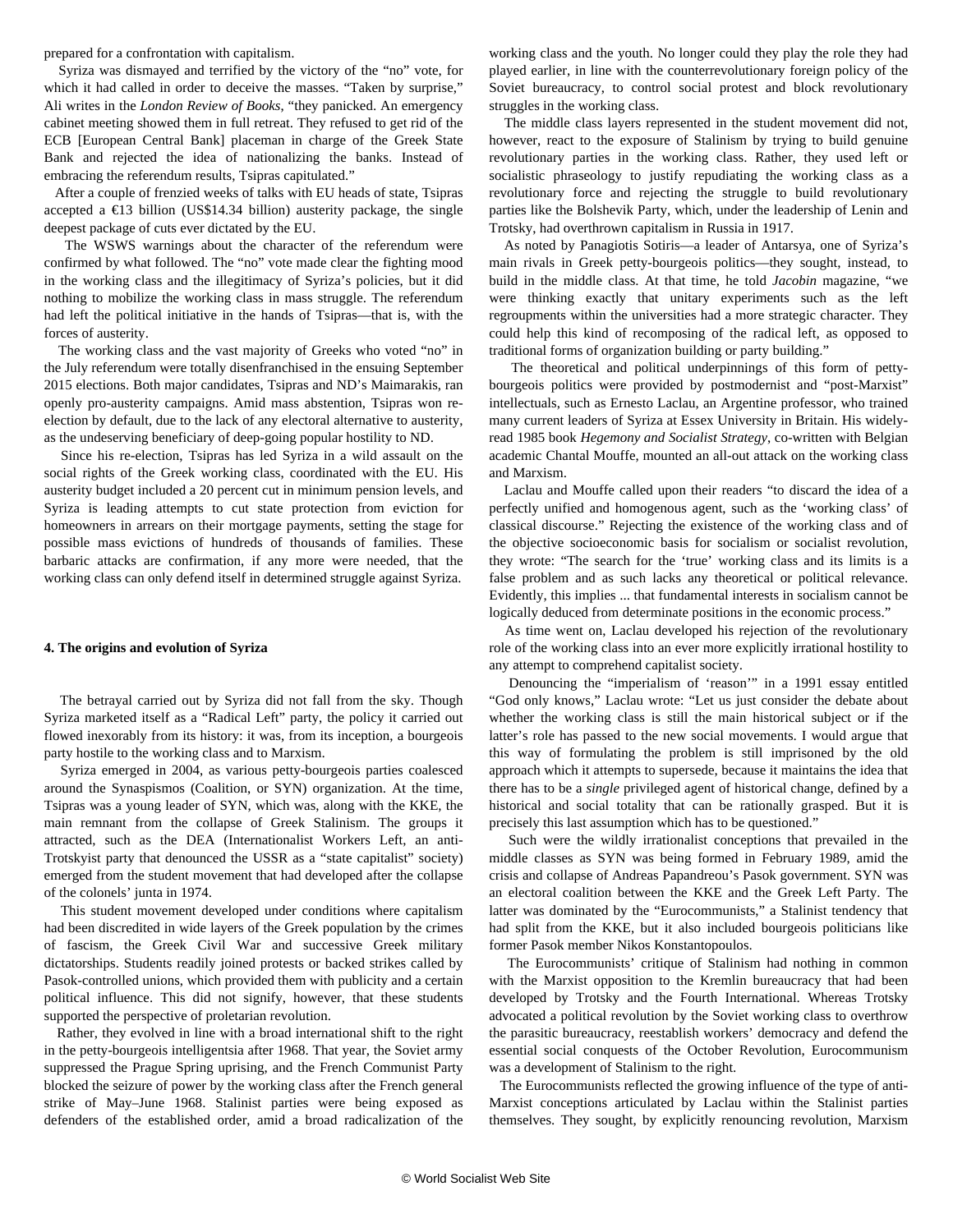and the October Revolution, to distance themselves from Moscow in order to collaborate more closely with their own ruling classes. This tendency, which predominated in the Italian and Spanish Communist parties, was a precursor of the drive by the Moscow Stalinist bureaucracy under Mikhail Gorbachev to restore capitalism and liquidate the Soviet Union.

 The formation of SYN was the prelude to an epoch-making betrayal of the working class by all shades of Greek Stalinism. When Andreas Papandreou's government collapsed, but ND failed to win a majority in the ensuing elections, SYN entered into a coalition government with ND. This brought the Stalinists into an alliance with the Greek right, which had drowned the opposition of the working class in blood, both during the Greek Civil War of 1946–1949 and under the 1967–1974 junta of the colonels. This coalition was later widened to include Pasok, as well, until it fell in 1990.

 The KKE and the precursors of Syriza had signaled to the bourgeoisie that they were now firmly in the camp of the capitalist order. During its coalition governments with ND, SYN officials served as interior and justice ministers. Thus, they controlled the files regarding the mass murder and torture of workers, members of the Trotskyist movement and of the KKE itself during the Greek Civil War that followed World War II, and the colonels' junta. Not only did SYN fail to investigate these crimes, it allowed the destruction of numerous files that would have made possible the prosecution of those responsible.

 A year later, SYN's allies in the Soviet bureaucracy dissolved the USSR and restored capitalism, looting the Soviet working class and throwing open the former Soviet Union to imperialist intervention. With these monumental crimes, the KKE and the precursors of Syriza showed that they had broken whatever links they had retained with the struggles of the working class in the twentieth century. The KKE left the SYN alliance in 1991, however, leaving SYN as a stronghold of the former "Eurocommunists."

 Both SYN and the KKE had completed their transformation from parties tied to the counter-revolutionary policies of the Soviet bureaucracy to outright bourgeois parties.

 The other tendencies in Syriza—the DEA, Maoist and ecological groups, and KKE split-offs—would go on to join Syriza on the basis of this procapitalist evolution. By the early 2000s, as Panos Petrou of the DEA writes in an article on the founding of Syriza, SYN "was in electoral decline, facing the threat of not being able to win enough votes to pass the threshold for being represented in parliament. This was the result of its center-left policies during the previous years, which made the party look like a satellite of Pasok."

 The formation of Syriza in 2004 was a maneuver aimed at projecting a more "left" face and keeping SYN alive by absorbing other parties that had joined the anti-Iraq war protests. As Petrou notes, "for the leadership of SYN, Syriza was mostly an electoral alliance to help it surpass the threshold of 3 percent of the nationwide vote to enter parliament."

 Their role reflected the increasing wealth and conservatism of the social layers inside Syriza. As press coverage of Syriza ministers' large savings accounts and multiple residences made clear, the former students graduated to careers that placed them in the affluent middle class. Having benefited from the financialization of the European economy, a rising real estate market, and the introduction of the euro, their reading of Laclau and similar writers had firmly convinced them of the merits of capitalism.

 Their moods found finished expression in Laclau's dismissal of the class struggle and of the very notion of social class itself. In his 2007 work, *Ideology and Post-Marxism*, he declared, "the subjects of an 'anticapitalist' struggle are many and cannot be reduced to a category as simple as that of 'class.' We are going to have a plurality of struggles. Struggles in our society tend to proliferate the more we move into a globalized era, but they are less and less 'class' struggles."

The Syriza government's role in driving an enormous retrogression in

the living standards of Greek workers testifies to the reactionary implications of such irrationalist and anti-Marxist conceptions. The obscurantist insistence that reality cannot be rationally understood, and the dismissal of the working class, has provide theoretical fuel for pettybourgeois parties that are "left" in name only. Syriza imposes its irrational austerity policies, which are tantamount to the economic suicide of Greece, with total disregard for the broad mass of the working population.

# **5. Syriza's "left" accomplices**

 The essential precondition for a struggle by the working class against austerity is a break with such corrupt pseudo-left politics. Their bankruptcy was evident in the failure of the parties in Greece that posed as "left" critics of Tsipras' first government to win any significant vote in the September elections.

 The Popular Unity (Laiki Enótita) party—which brought in Maoist groups from the Antarsya coalition to support the Left Platform after it left Syriza—failed to win even the 3 percent minimum needed to place a candidate in parliament.

 A coalition cobbled together by the remaining Antarsya factions, including various Pabloite and Maoist groups, and the EEK (Workers Revolutionary Party) of Savas Michael-Matsas, obtained 0.85 percent.

 Under the conditions of extreme crisis prevailing in Greece, these paltry results are an indictment of the role played by these tendencies from January to September 2015. They drew no serious support because they never fought to fundamentally differentiate themselves from Syriza or to win the masses to a revolutionary perspective.

 The Left Platform worked loyally within the Syriza government from January to July, serving to block opposition to Syriza from the left. It promoted the lie that, despite having pledged to impose austerity in February, Syriza might still carry out left-wing policies. One resolution it addressed to Syriza's leadership asserted that, "despite the seriousness of your initial compromise, you still have the time to salvage this situation by changing direction and assuming the necessary radical and socialist policies."

 The Left Platform's attempts to posture as an opponent of EU austerity are a political fraud. At the end of July, it led the push to avoid a roll-call vote inside Syriza's central committee on the austerity measures Tsipras had negotiated. It thereby allowed the austerity measures to pass, while simultaneously avoiding taking a position against them.

 When the Left Platform's toothless criticisms became an irritant to Tsipras' dealings with the EU, after Syriza had signed the July austerity deal, he dissolved his own government and removed them from Syriza's list of legislative candidates. It was then that the Left Platform decided to leave Syriza and to set up the Popular Unity party, to continue peddling illusions in Syriza and block a politically independent struggle of the working class against the Tsipras government.

 Panagiotis Lafazanis, the leader of the Left Platform who had served as Tsipras' energy minister, declared: "Popular Unity wants to continue the best programmatic traditions of Syriza. We want to stick to more radical commitments."

 Unsurprisingly, Lafazanis' appeal for a defense of Syriza's reactionary record convinced several factions of Antarsya that the time was ripe to enter into a direct alliance with the Left Platform inside the Popular Unity party.

 As for Michael-Matsas and the EEK, they saw it as an opportunity for a "regroupment" with other factions of Antarsya, setting up a new left cover for Syriza and the Greek ruling class.

The orientation of these tendencies was not to the working class, but to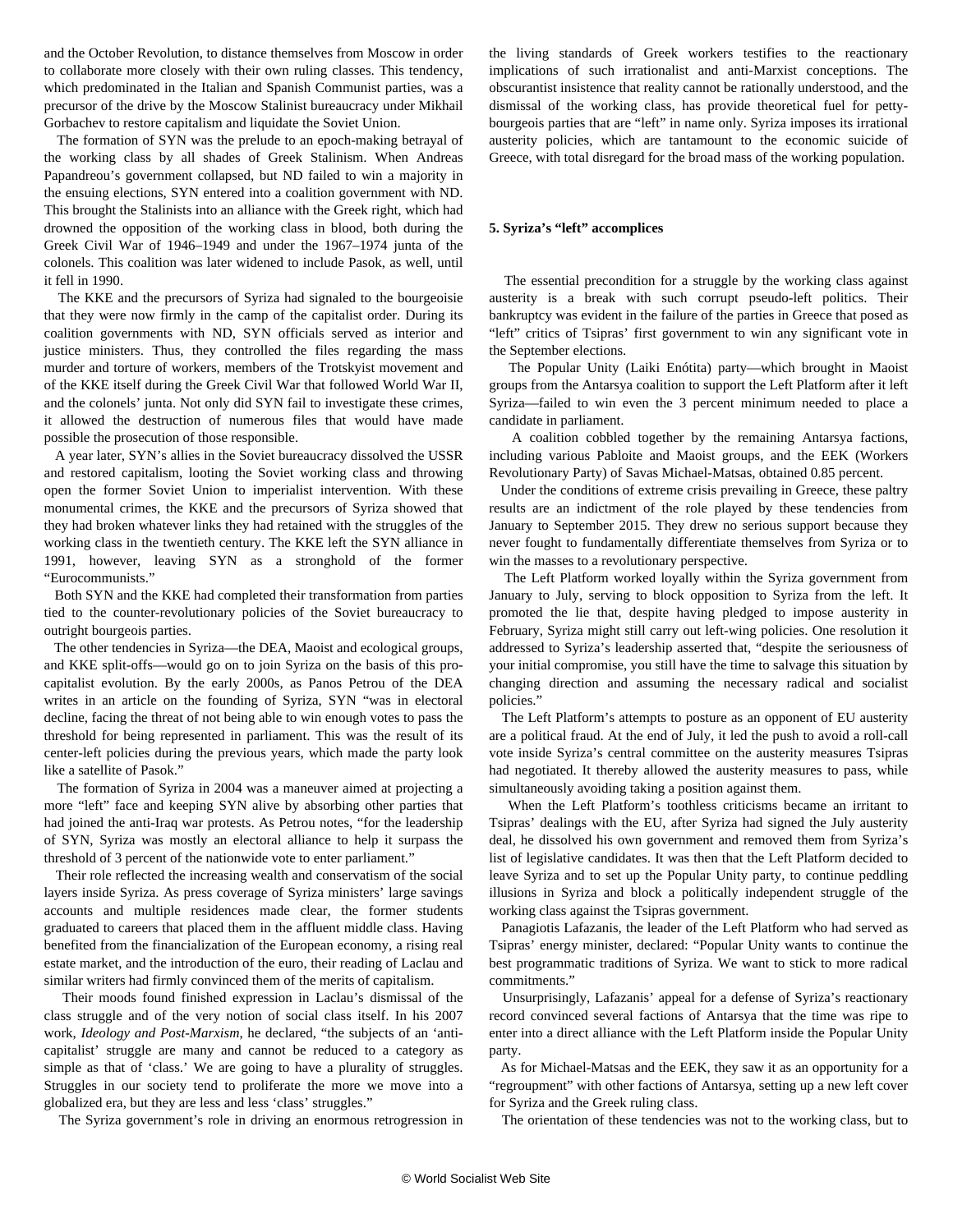Syriza. In the end, workers correctly saw them as just part of the whole political setup that had betrayed them.

 One only has to compare how these elements occupied themselves in the eight months from January to September with how Lenin and the Bolshevik Party utilized the eight months separating the coming to power of the Provisional Government in February 1917 and the October Revolution. The latter relentlessly challenged the illusions of the masses in the Provisional Government, fighting to break the grip of the bourgeois parties and their apologists over the working class. Under far more complicated political conditions, they succeeded in winning ever-greater influence over the working class and thereby preparing the October Revolution.

 There was not a trace of such revolutionary intransigence among the forces supposedly to the left of Syriza. All of them prepared the coming to power of Syriza by working to promote illusions that a Syriza government would lead a struggle against EU austerity, then spent the eight months between January and September adapting themselves to the Syriza government, spreading lies about its policies, and making certain that it had a clear path to completing its betrayal.

#### **6. "Broad left parties" and the preparation of new betrayals**

 The Syriza government was not only a bitter experience of the Greek working class. It also exposed similar pseudo-left parties in Europe and internationally, who aided and abetted its coming to office and now bear political responsibility for Syriza's attacks on the Greek workers. Workers internationally must be warned: should the ruling class allow them to take power, they will prove just as reactionary as did Syriza in Greece.

 These parties are already well established across Europe with Podemos in Spain and the Left Party in Germany. Like Syriza, they emerged after the liquidation of the Soviet Union, as various petty-bourgeois tendencies worked out alliances with Stalinist forces. They advance a political agenda consisting of hollow anti-austerity rhetoric, combined with pro-imperialist policies tailored to the interests of privileged sections of the middle class.

 Before Syriza, the Communist Refoundation (*Partito della Rifondazione Comunista*, PRC) in Italy had provided the most prominent example in Europe of the consequences of this orientation. *Rifondazione* emerged out of the dissolution of the Communist Party of Italy (PCI) amid the drive to restore capitalism in the Soviet Union and Eastern Europe. In addition to a faction of the PCI, the party consisted of anti-Trotskyist Pabloite revisionists, led by Livio Maitan, Maoists and anarchist tendencies. Since 1991, it has joined a series of Italian governments that have implemented austerity measures at home, while participating in imperialist wars ranging from Yugoslavia to Afghanistan.

 As *Rifondazione* repeatedly participated in reactionary governments, its defenders were quite conscious that they were building bourgeois parties that would carry out reactionary policies and attacks on the working class.

 In one public discussion of the role of parties like Syriza and *Rifondazione*, which it called "broad left parties," the Pabloite journal *International Viewpoint* admitted "that the relationship with the state and the party's understanding of its role in society" had become a pressing issue. It remarked that these parties carried out "at particular moments a crossing of the Rubicon leading explicitly to institutional management at the highest level of the state or explicit support to social-liberal [i.e., proausterity] governments."

 This discussion, which took place two years before the coming to power of Syriza, underscores the political bad faith of its pseudo-left promoters. While they hailed Syriza as a great step forward for the left, they knew they were continuing a long series of political betrayals. The pursuit of these utterly cynical politics relied upon their contemptuous and crassly pragmatic approach to history.

 According to Alain Krivine, the leader of the Pabloite New Anticapitalist Party (NPA) in France, the NPA "does not resolve some issues, it leaves them open for future conferences. For example, all the strategic debates about taking power, transitional demands, dual power, etc. It does not claim to be Trotskyist, as such, but considers Trotskyism to be one of the contributors, among others, to the revolutionary movement. Unwilling, as we had to do under Stalinism, to arrive at policy by the rear view mirror, the NPA has no position on what was the Soviet Union, Stalinism, etc. Policy is based on an agreement on the analysis of the period and on tasks."

 The NPA did not want to talk about the key historical experiences of the twentieth century, the Marxist movement or on the central issues of revolutionary strategy facing the working class. The policies the NPA formulated on this ahistorical basis could only have the most short-sighted and reactionary character, dictated by its superficial impressions of media coverage and what its leaders learned from their conversations with government politicians.

 As Krivine's remark makes clear, however, the leadership of the NPA saw this as an advantage. It allowed them, while continuing to pose as "left," to engage in unprincipled tactical maneuvers, such as endorsing "broad left parties" like Syriza as a great hope for the struggle against austerity, when they knew these were parties of austerity and war.

 In Greece, the NPA joined the entire international pseudo-left fraternity in hailing Syriza's coming to power as a victory. The NPA declared, "The election victory of Syriza is excellent news. It fills everyone with hope who is fighting against austerity in Europe," while Germany's Left Party issued a press statement that read: "The election in Greece is not just a turning point for Greece but for all of Europe. It opens up opportunities for a democratic renewal and a fundamental change of direction of the European Union."

 Another example of this was Xekinima (Start – Socialist Internationalist Organisation), a Greek party affiliated to the international tendency led by the Socialist Party (England and Wales). Having entered and then left Syriza, it backed Syriza in the January 2015 election.

 In an interview with the Socialist Party in the run-up to the election, Xekinima leader Andros Payiatsos said that despite ample evidence that Syriza was "doing everything possible to come to an understanding with the forces of the market," the masses "will have to fight and they will fight, pushing a Syriza government to the left."

 Even more categorical was the DEA, the Greek affiliate of the International Socialist Organization (ISO) in the United States. Part of Syriza's Left Platform, it wrote: "In these new circumstances, the role of Syriza as a political party is irreplaceable. The functioning of its organizational bodies and membership, with collective participation and democracy throughout the party, is not an optional extra, but a precondition for the final victory of Syriza, and the final victory of the whole of the left and of our people."

 In Brazil, the United Socialist Workers Party (PSTU), one of the main parties that emerged from the breakup of the Latin American revisionist movement led by the late Nahuel Moreno, called for a vote for Syriza, describing it as "the main tool of Greek workers to overthrow the parties of the Memorandum and the looting" of Greece.

 Whatever criticisms these tendencies made of Syriza's pro-capitalist program, they all made them from the standpoint of demanding that workers subordinate themselves to Syriza's electoral drive and view their struggles as a means of pressuring Syriza to the left.

 None of them made a class analysis of Syriza. While hailing the party's victory as a product of social struggles, they all covered up the fact that Syriza was a bourgeois party that had been brought forward as a means of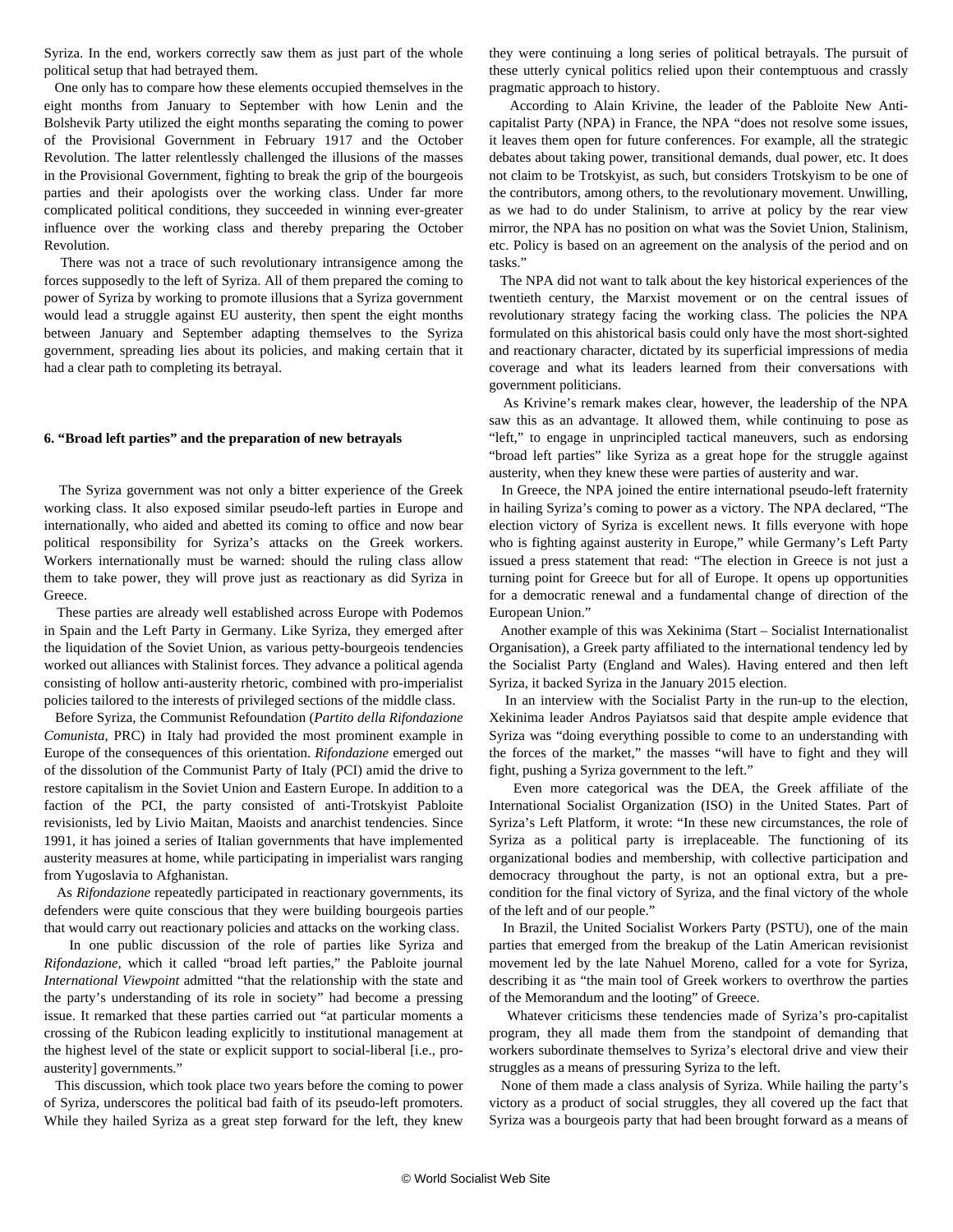quelling workers struggles and ramming through austerity measures that the Greek right had been incapable of imposing.

 These parties' promotion of Syriza was not an error or a theoretical failure of analysis. They supported Syriza and its policies because they represented, in their various countries, the same affluent layers of "left" academics, union functionaries, parliamentarians, and professionals, and sought to advance their class interests through similar policies. When the ruling class allowed Syriza to take power, all of them saw this as a model and hoped that they would be given the opportunity to play a similar role in their own countries.

 While they felt forced to moderate, in public, their enthusiasm for Syriza, after it imposed the multi-billion-euro austerity package in July, they continued to support it.

 Thus, Jean-Luc Mélenchon of France's Left Front hailed Tsipras after he imposed the EU austerity package, trampling the "no" vote in the July 5 referendum, declaring, "We support Alexis Tsipras and his struggle to permit the resistance of the Greek people." The Left Front's press release similarly turned reality on its head, declaring, "The government of Alexis Tsipras has resisted like none other in Europe. It is therefore accepting an armistice in the war waged against it. We condemn this war, those waging it, and their objectives."

 Pablo Iglesias, who repeatedly campaigned with Tsipras as the general secretary of Spain's Podemos party, which hopes to follow a similar road to power as Syriza, excused Tsipras' austerity policies on the basis that the alternatives were either "agreement or exit from the Euro." He added, "Alexis' principles are very clear, but the world and politics have to do with the correlation of forces. … What the Greek government has done is, sadly, the only thing it could do."

 Again, the sharpest warnings are appropriate: parties that make such statements about Syriza's austerity record are looking to follow in its footsteps.

 The political and class gulf separating the ICFI from these tendencies is unmistakable. While the ICFI sought to warn workers of what Syriza was preparing, the pseudo-left provided political cover to its reactionary policies.

#### **7. The role of Michael-Matsas' EEK**

 The International Committee fought with every means at its disposal to make its perspective and analysis known to the Greek workers, and to warn them about the role Syriza would play. However, it did not have a section in Greece.

 Political responsibility for this lies with Savas Michael-Matsas, the general secretary of the Greek Workers Revolutionary Party (EEK). He led the only section of the ICFI that supported Gerry Healy during the 1985 split of the ICFI with the Workers Revolutionary Party (WRP), which was led by Healy in Britain. Michael-Matsas broke with the ICFI on the most unprincipled basis, refusing all discussion with other sections and maintaining that they had no authority to even meet without the permission of Healy, whom he described as the ICFI's "historic leader." The political basis of his behavior was agreement with Healy's national opportunist orientation, which Michael-Matsas shared.

 After his split with the ICFI, Michael-Matsas proclaimed a "New Era for the Fourth International," in which Trotskyism would be liberated from "abstract propagandism" and "the practices of the defeats and isolation of Trotskyism." In practice, his "New Era" consisted of supporting Pasok in Greece and hailing Mikhail Gorbachev's Perestroika as the beginning of the "political revolution" in the Soviet Union. In the decades since, he has worked in the periphery of Syriza.

 The EEK enthusiastically promoted Syriza in the months preceding its election victory. It claimed it could help the population push Syriza to the left by developing a political alliance with it, a "powerful United Front of all workers' and popular organizations … from KKE, Syriza, Antarsya to EEK, the other left organizations, anarchist and anti-authoritarian movements." The EEK called on anyone who had hopes in Syriza "to demand from their leadership to break with the bourgeoisie, the political staff, all opportunists and suitors of capital's power."

 Like Syriza's entire political periphery, the EEK left out one key point: Syriza is a bourgeois party. Michael-Matsas was proposing that the working class unite behind a series of organizations that have definitively established their support for capitalism and their hostility to the working class and socialism.

 To urge workers to demand that Syriza's leadership "break with the bourgeoisie" could serve only to sow illusions in this party and conceal the inevitability of it turning viciously against the working class. The call upon the "leadership" of Syriza—that is, well-heeled political criminals like Tsipras and Varoufakis—to break with "all opportunists and suitors of capital's power" is to demand that they jump out of their own skins.

 Defending his political operations in Greece, Michael-Matsas attacked the ICFI as "sectarian" for exposing Syriza's bourgeois character and warning of its inevitable betrayal of its promises to the working class. Writing in the aftermath of the Syriza election victory, he argued that, while the ICFI "can say some correct things about the bourgeois nature of Syriza's leadership, they also discount the significance of Syriza's victory … The sectarian groups are blind to the opportunities because they are indifferent to the mass movement."

 Nine months later, it is not hard to draw a balance sheet of the "opportunities" and the "mass movement" that stimulated Michael-Matsas' enthusiasm for Syriza. Syriza offered the European bourgeoisie the opportunity to continue its austerity policies and extract tens of billions of euros from millions of impoverished working people.

 As for a "mass movement," Syriza built nothing in the working class, nor did it even try. Syriza today remains an electoral machine for a group of bourgeois politicians and their supporters. It manipulated and exploited powerful opposition to austerity in the working class in order to secure Greek capitalism's alliance with the EU and with NATO and, as a notunintended byproduct, the careers and personal fortunes of leading Syriza politicians.

 Michael-Matsas accused the ICFI of being "sectarian" because it did not praise Syriza to the skies, as did the EEK. The ICFI not only warned that Syriza had a bourgeois leadership—a point that Michael-Matsas complacently grants—but that it was a bourgeois party and that workers had to oppose Syriza for that reason.

 That is, the ICFI maintained the ABCs of a Marxist orientation: calling for struggles of the working class against the capitalist class. For the EEK, however, whose split with the ICFI in 1985 marked its definitive break with Marxism, this was beyond the pale.

 The EEK praised Syriza, wrote in vague but glowing terms of the "significance" of its victory, and hailed it as a wonderful and informative experience for workers to pass through. As the ruling class handed the Greek workers the poison pill of Syriza, the EEK did everything it could to discredit the ICFI's warnings about what was being prepared. The EEK functioned as a hardened accomplice of Syriza and a reactionary tool of Greek capitalism.

# **8. Build the ICFI!**

It must be bluntly said that the experience of the Syriza government has